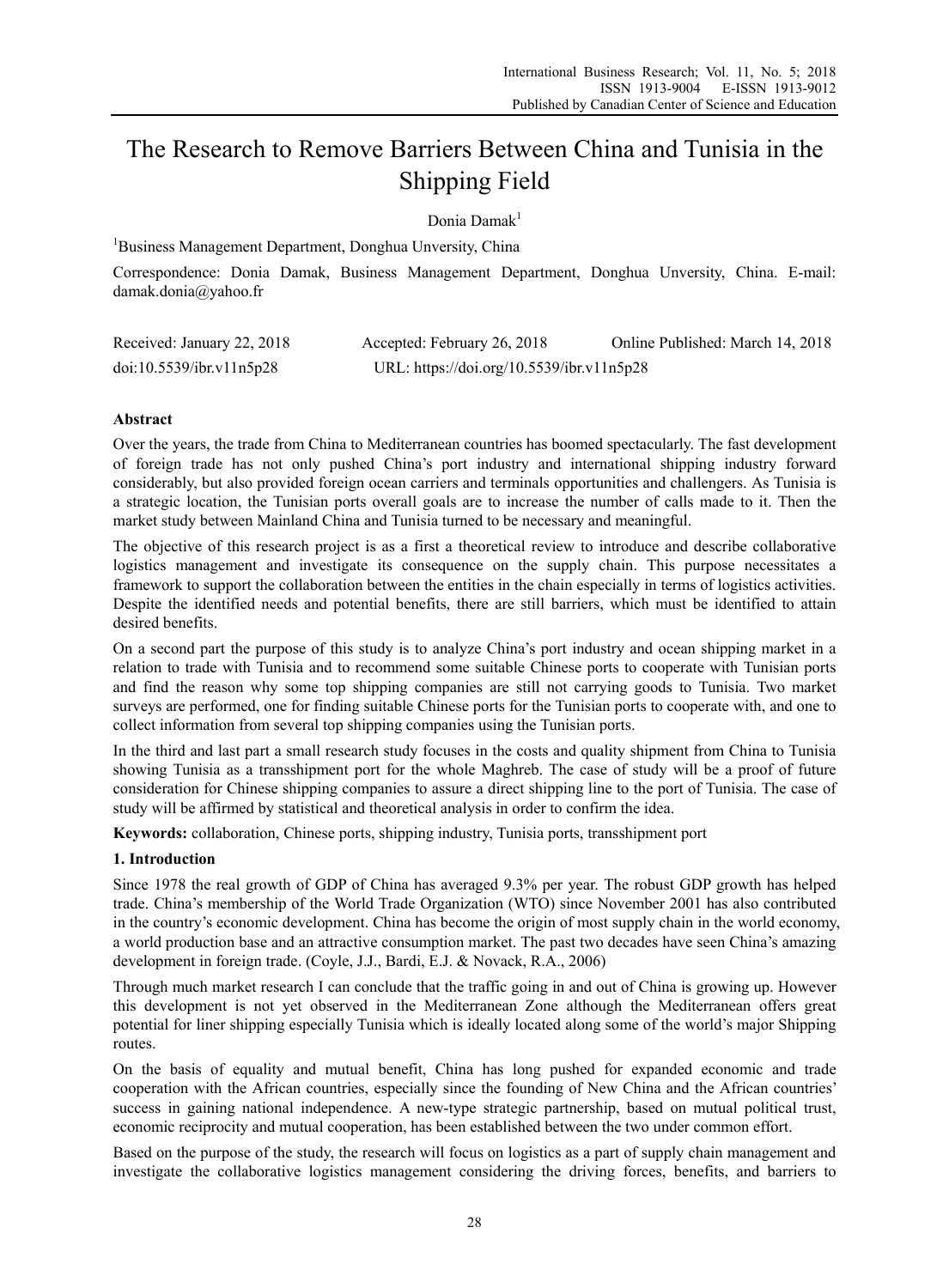effective logistics collaboration. This study will have both theoretical and practical relevance. While most of the research will be written based on the theoretical perspective, the final purpose of the research will be fulfilled practically through some statistics analysis, graphs and cost analysis of some of the main shipping lines handling containers to the Mediterranean sea.

The overall aim of this thesis is to make a study of China's port industry and shipping market in a relation trade with Tunisia. Two market surveys will be performed: one is related to using the Tunisian ports among several top shipping companies why the traffic between China and Tunisia is still low; the other is to find out the advantage of Tunisian port as becoming a transshipment port.

# **2. Methodology**

- Study the shipping industry in China and Tunisia;
- To understand the trend for both countries;
- Finding causes and barriers existing between the cooperation of Tunisia and China in the shipping filed;
- Find the way to remove those barriers by reasons supporting: case of study will be performed.

# **3. The Shipping Industry in China**

At the beginning of the reform and opening, China's ports were apparently in lack of capacity and the port berths were always congested, which had restricted the development of the national economy and foreign trade, especially in 1980's. Since the middle 1990's, the congestion of port berths has been alleviated.

China's container transport started in the seventies; it developed rapidly from the eighties. As the container vessels grow larger and larger, the main coastal ports in China began to construct the dedicated container berths. And those container berths are mainly built in Shanghai, Tianjin, Dalian, Qingdao, Ningbo, Xiamen, Shenzhen, and Guangzhou port. China invested heavily in the port construction, and the foreign capital was permitted to invest in port project. Since the middle of eighties, the port of Shanghai, Tianjin, Dalian, Qingdao, and Guangzhou began their international regular cargo ship lines. Until 1997, there are 30 ports in China that have developed the international container transport lines. ( Branch A.E., 2003).

The number of containers handled by Chinese ports has maintained an annual growth rate of 30 percent in the past decade. In 2005, the number of containers handled by Chinese ports amounted to 37 million TEUs (domestic and international), about 30 times the volume of 1989. In 2005, the container throughput in main coastal ports won a 36.9% increase compared to 2004. The international container throughput reached 33.8 million TEUs in 2006, while the throughput of top eight ports (Shanghai, Shenzhen, Qingdao, Tianjin, Guangzhou, Ningbo, Xiamen, and Dalian) accounted for 29.17 million TEUs, taking 86% of the total volume. (www.zgjtb.com)

In 2008, the cargo throughput of China's major coastal port reached 3 billion tons with the annual growth rate of 7%; the container throughput reached 100 million TEUs. (The 2009 Report on China's Shipping Development)

Although the international shipping industry began at a rather late stage and from a low level, it has grown remarkably and become a new growth point for China's fast-developing economy. Latest statistics show China's total foreign trade volume last year surged 21.8%, reaching US\$620bn, among which exports rose 22.3% and imports 20.5%, the overall shipping tonnage kept an increase about 8-10% every year. The Chinese international maritime transportation trade increased by 14% in 2007 to 736m tons, of which imports were up by 16% to 416m tons while exports were up 13% to 320m tons.

China's shipping now ranks the fifth largest in the world with 50 million tons of handling capacity in operation -- 37 million tons in foreign trade. The following factors can be concluded as the dominant drivers for overall growth in the Chinese international shipping industry. (www.chinadaily.com.cn)

- Organic growth, where China is taking market share from other Asian locations, because of its overall competitiveness. The relocation of Japanese, South Korean and Taiwanese manufacturers is good examples.
- The enormous speed of China's economic growth is the real powerhouse for the industry.
- The alteration in the way of transport: the containerization of bulk cargo.
- The shift in transport mode from Hong Kong to South China. Because of the simple fact that it will help the shipper to reduce the transport cost greatly by shipping the goods via the mainland seaports in South China.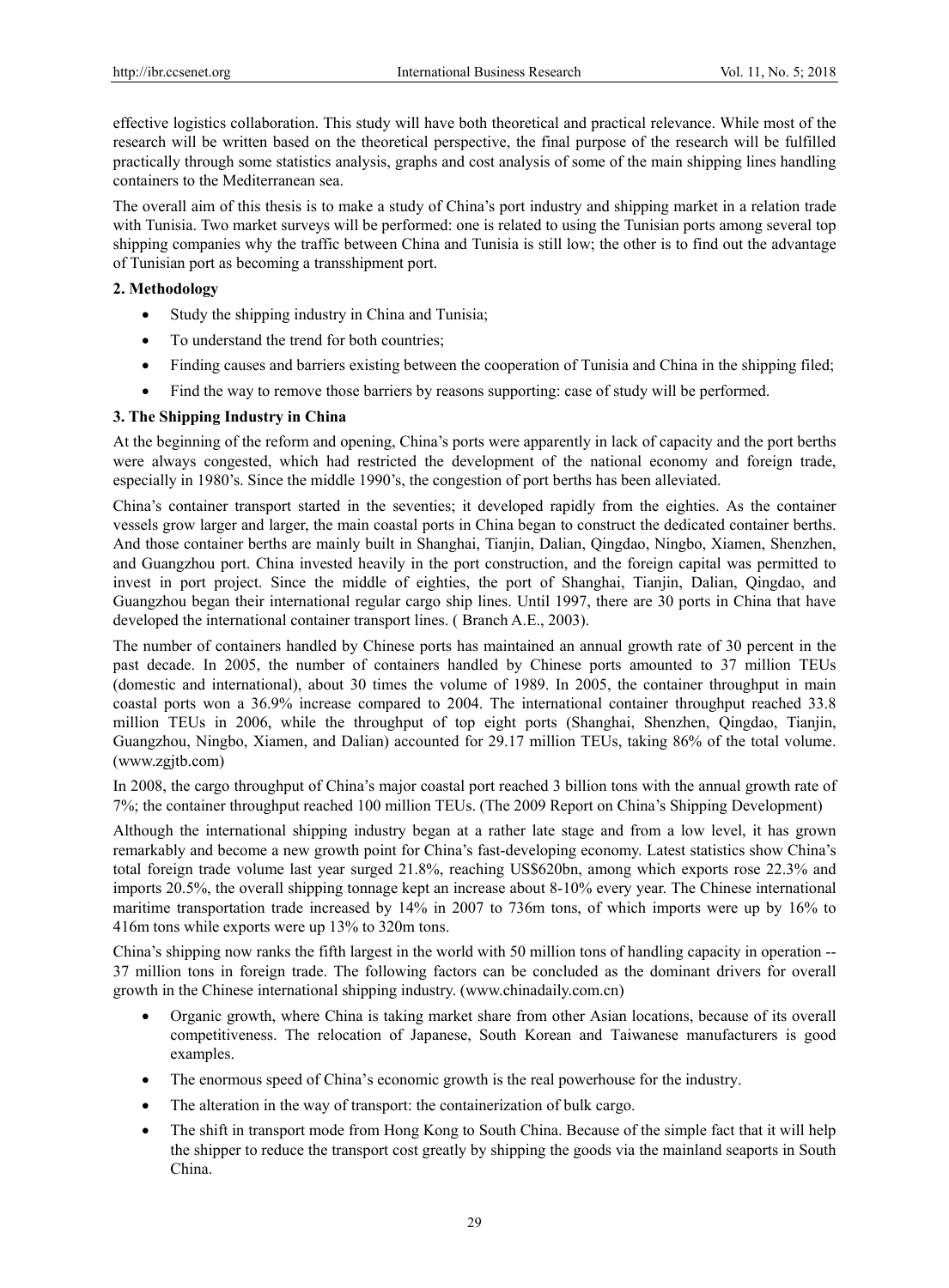The significance of China's shipping is growing and the nation will continue to play a big role in the global industry, especially now that it is a member of the WTO. Since 90% of China's foreign trade volume is shipped out by sea, experts agree that, with the increase of imports and exports. China seaborne foreign trade volume is expected to increase by eight percent to ten percent, from 393 million tons in 1998 to 656 million tons in 2007. But to meet the challenges from foreign counterparts, China's shipping industry still has a long way to go. (Imms M, Ereaut G, 2005)

# *3.1 The Developing Trend*

Economic globalization will exert significant influence on world economy as well as on world shipping, which is oriented towards openness. The development of multinationals in turn contributes to the health and well being of world shipping. What is required of shipping corporations is to expand cross-border operation through mergers and acquisitions and to provide global shipping services. China's shipping is becoming an important link in the chain of global shipping. Liner carriers of China can launch mergers and acquisitions on a larger scale and can develop third or even fourth party logistics business. Foreign liner shipping companies will not be subject to any restrictions to set up subsidiaries in China, and they can well penetrate the Chinese market with their asset and technological advantages. (People's Republic of China Yearbook, PRC Yearbook, Beijing, 2008)

Analysis by officials of the Ministry of Communications indicates that China's international shipping industries will see the following development trends:

- 1. The opening of Chinese shipping market will be deepened and accelerated while more foreign capital will be allowed to enter into this market. Parts of the field inaccessible for foreign investment in the past will be gradually opened in the future, for example distribution service, international shipping agency and setting-up branches of foreign shipping companies in China.
- 2. The institutionalization process of the shipping market will be expedited. In case that the combination of Chinese shipping market with the world market will be promoted by the joining of foreign capital, China must step up the market institutionalization to impose supervision on the market entry and market behaviour of foreign companies in accordance with the Chinese laws and regulations
- 3. Chinese shipping companies will enjoy a better environment in the competition of world market. In the face of the increasingly fierce competition, some of the Chinese shipping companies will have to tap for new markets, such as to ship goods for a third party in order to optimize China's international shipping structure. Furthermore, China will be able to enjoy more initiative rights in international talks for shipping business. As foreign companies will get more benefit from the Chinese market after getting their entry permission.
- 4. Demand for shipping will be increased along with the growth of international trade volume. With China's entry into the WTO, the domestic market will be further opened with the international environment for foreign trade improved. China will by then has more to do in the work division of the world economy with the Chinese economy depending more on the world market at the same time. All these changes will by and large promote the development of the Chinese industries with comparative advantages and help raise greatly the transport volume in international trade, thereby boosting the development of the Chinese shipping industry.

In 2006, the container throughput of all the top ten ports reached 22.37 million TEUs; the ratio of container to the whole throughput has been raised by 1.5% compared to that in year 2005. The development of large ships brings about the reduction of the corresponding ports for mooring the ship. This trend also leads to the centralization of ports: few ports that have leading edge in hardware will become the key container ports. (Kinnear, T. C., Taylor, J. R., 2007).

From January to July 2008, container volume handled by China's major ports amounted to 25.67million TEUs, up 31.8 % over the same period last year, according to China's Ministry of Communications. Shanghai maintained its leading position with growth of 35.6 percent to 6.18million TEUs. Ningbo remained the fastest growing container port among the top 10 with a 53.6%.

# *3.2 Leader's Company Profile*

## 3.2.1 COSCO Line

As the first international shipping company of the People's Republic of China, the China Ocean Shipping Company (COSCO) was founded on April 27, 1961. COSCO owns one of the largest fleets in the world. Owned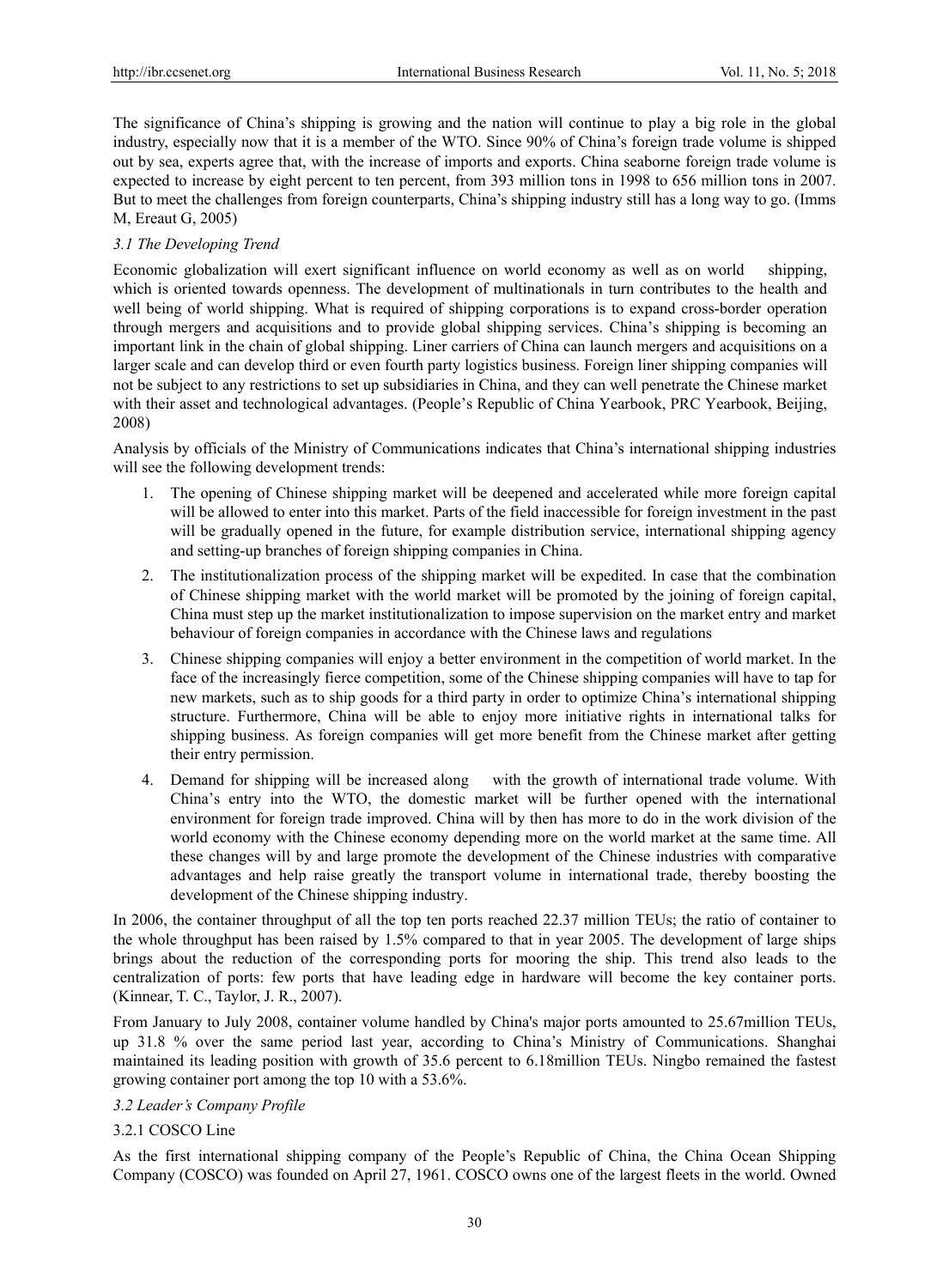by the state, it is a diversified group whose main business is international shipping. The group has now grown mainly in the fields of shipping agency, freight forwarding, marine bunker supply, road transport, air freight transport, terminal operations, manufacturing, trade, real estate and tourism. It is one of the 56 big groups of enterprises approved by the State. (Beddow M, 2005)

COSCO develops remarkably over past 4 decades as the main line of business. At present, its asset is over 20 billion U.S. Dollars. The group achieved excellent performance in the first six months of 2010. The total seaborne trade volumes during this period recorded up to more than 200 million tons, accounting for 66 % over the planned figure. The group also carried out 61.1 % of its ration on road transportation sector and 55.5 % of its air cargo transportation plan respectively.

COSCON has grown rapidly in the past decade; it has woven a huge global service network consisting of more than 1000 agencies, spanning almost all of the global transport hubs. Overall its shipping schedule accuracy has consistently been 95% or higher since 1998. In particular, its US trade and Australia trade have maintained 100% schedule accuracy, becoming key features of the company's trading services. The company has been expanding its liner service routes into a new area. The expansion is aimed at integrating its global network of container transportation to enhance its competitiveness in the world market.

The company has the largest market coverage amongst the Chinese ocean carriers; it offers traditionally reliable and efficient container transportation with modern full-container ships. The high transport capacity makes the company one of the strongest providers on its connection, and most of liner service is popular with customers for quick and punctual delivery. It is very much committed to intra-Asian services; feeder vessels carry the goods from and to virtually every port in the Asian region.

COSCO states its mission as: "To be a world leader in shipping and logistics service by maintaining trustworthy relationships with our customers, employees and partners, yielding best returns for shareholders, society and environment."

The group is staying in the process of implementing an aggressive strategy, which mainly focuses on quality, cost-efficiency, IT and logistics. It is revealed that COSCO is aiming to further enhance its overall competitiveness in the international shipping industry, gradually broadening logistics-service activities, optimizing its organizational structure and making better use of its global shipping and logistics resources. To be more specific, the group's strategy will be explained in the following aspects. (Gao, 2008)

COSCO consider that it has the best range of services, which is very important for the group. The group has good reputation in the international market, it possesses of stable customers and market share. It also enjoys the advantages of rapid expansion. The on-going fleets have been increased and renewed. It has established its huge and mature logistics network in China, which can offer value-added service and gain the competitive advantages when competing with its main competitors. The group has established an Asia Pacific and European information network, an integrated regional information system, which will help it make better use of its resources and become more competitive. (K. H. Kim, Park, Y.M., Ryu, K.-R., , 2000)

The group has a strong financial base. It is one of the Chinese companies that have entered the global capital market according to international regulations.

As an international shipping company, COSCO will continue to contribute to shipping both inside and outside China, especially after China's accession to WTO. COSCON is planning a major restructuring intended to place it among the world's top three shipping lines. The company will enhance its co- operation with foreign cargo shippers, which should lead to lower freight costs and better services. It also tries to improve its after-sales service, currently a weak point. By improving service standard and promoting market competitiveness, the group is confident that it will become a world first-class shipping concern.

#### 3.2.2 China Shipping

China Shipping Group was founded on July 1, 1997 in Shanghai. It is one of the big state-owned enterprises under the direct administration of the Central Government. China Shipping has established more than 30 overseas subsidiaries. There is five specialized shipping fleets in the group: oil tankers, tramps, passenger ships, container vessels and special cargo ships. It also operates the diversified businesses of integrated logistics, terminal management, finance and investment, engineering and labour service, trading, and information technology.

China Shipping Container Lines (CSCL) is the key company specializing in container transport under China Shipping Group. The company offers other relative services as well, such as storage, transshipment, and customs clearance. CSCL ranks among the world's 20 largest container carriers. The group's income of 2005 reached 27 billion Yuan, with a profit of more than 2.5 billion Yuan, among of container business accounts more than 50 percent.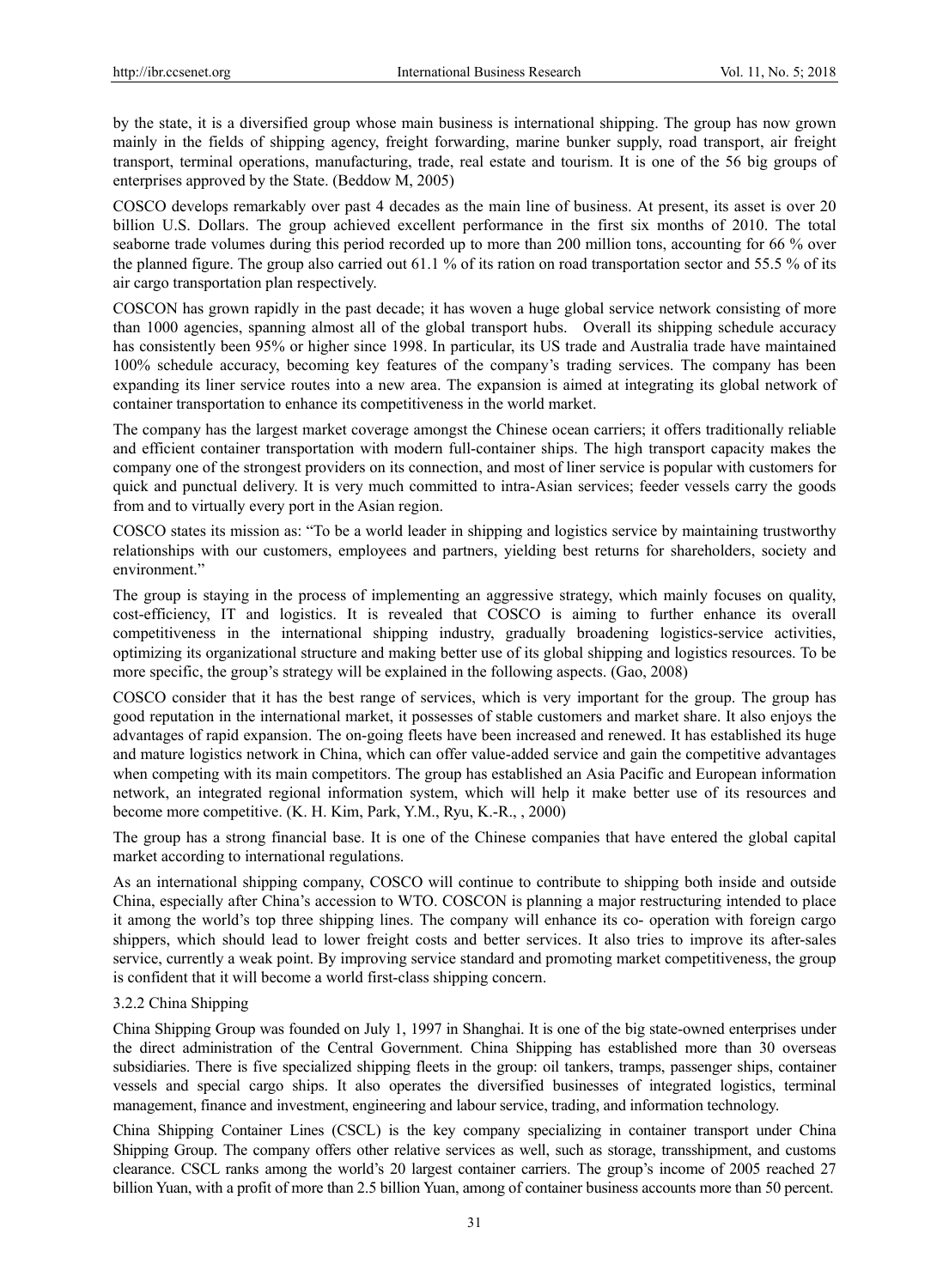The group also succeeded in winning heavy support from the banks in China. China Shipping signed an agreement with China Bank this year in shanghai, it has received a 10 billion Yuan (US\$1.21 billion) credit line from China Bank to upgrade its fleet and enhance its competitiveness in the international shipping industry. (Guangdong Statistical Yearbook, 2006)

To become a world first class shipping company, the group is taking an active part in the terminal business at home and abroad. It has set up several joint ventures container terminal companies in coastal ports such as Dalian, Lianyungang, Shanghai and Zhanjiang. China Shipping signed the lease agreement for pier 100 and 102 at Los Angeles in the United States for a period of 25 years. The first berth of over 350 meters long and the container yard of 75 acres constructed in the first stage were put into use at the end of 2004.

The group developed its container terminal businesses actively in North America, Mediterranean, Europe, Southeast Asia by various ways such as share holding, share cooperation, long term lease etc.; meantime it found more partners along the coast of the mainland China, enhance the development of container terminal along the coast of south China, east China and north China, and expanded the coverage of China Shipping terminal business. The group's terminal business at home and abroad achieved a certain scale; the throughput reached 3 million TEUS. (www.people.com.cn)

In the past, the main fleets of China Shipping were bulk carrier and oil tanker; however, in recent two years the container fleets have reached rapid growth. Its domestic coastal transportation covers 11 ports from South China to North China, providing most economical, efficient and rapid service to the customer. Based on this advantage, China Shipping is trending to enhance the development of international shipping.

CSCL has kept expanding its shipping lines in the past four years. Currently, its service has already expanded to Australia, Europe, Japan, Mediterranean, North America, and South-West Africa. There are more than 30 foreign trade line connecting 75 ports in 20 countries. The company owns the most shipping lines and also the largest shipping capacity from Europe and the Mediterranean to Mainland China. (M. Grunow, H.-O. Günther, and M. Lehmann, 2006)

China Shipping has a big plan in expanding its fleet's capacity. The group and CMA-CGM has jointly ordered 5 by far the biggest container vessels in the world with capability of 9180 TEUs. These vessels were delivered in 2004 and used in American Line jointly. The group owns three of these vessels. By using giant container vessels, the cost of every container decreased because of the economy of scale. Experts predicted that the group got more competitive power and higher profit.

CSCL have the long-stated ambition of becoming a world top five container carriers in capacity terms. The company plans to expand continuously its worldwide liner services and provide more value-added service to customer.

CSCL's coastal service in the domestic trade has always been the market leader. Its foreign trade services have been stable and sure. Especially, the company has put the largest capacity in Euro-Mediterranean service. It reduced the frequency of its recently introduced trans-Pacific service from weekly to fortnightly in October 2008, on what it called a temporary basis. The move is due to an expected downturn in volumes in the slack season post-Chinese New Year. But it is also being seen as a possible indication that the China/Europe trade offers more market potential for the company. (C. Carrascosa, M. Rebollo, J. Vicente, and V. Botti, 2009).

China Shipping is widely regarded as the most ambitious Chinese maritime player. According to the report of the group, by the end of 2012 the carrying capacity will be expanded beyond 30 million tons, container capacity will reach 520,000 TEUs. Its main ocean fleet will consist of 70 ships and an average space for container capacity of 7200 TEUs. With the advanced equipment, high technology and good management, the group will surely lead to a bright future, and achieve its goal as one of leading carriers in the shipping industry. (I. F. A. Vis, R. de Koster, 2010).

# **4. The Shipping Industry in Tunisia**

Situated in the middle of the Mediterranean region, between a European market marked by a rapid economic development and an African continent boosted by its emergent economy and its market of hundreds of millions of inhabitants, the Tunisian ports are the most recommended sites for a competitive, reliable and secured transit of goods and ships.

The Tunisian port chain is composed of 7 ports open to international trade. It spreads over a coast of 1300 km. The diversity of activities of these ports, their complementarities and their exceptional situation allow them to receive all types of ships and to handle all sorts of goods.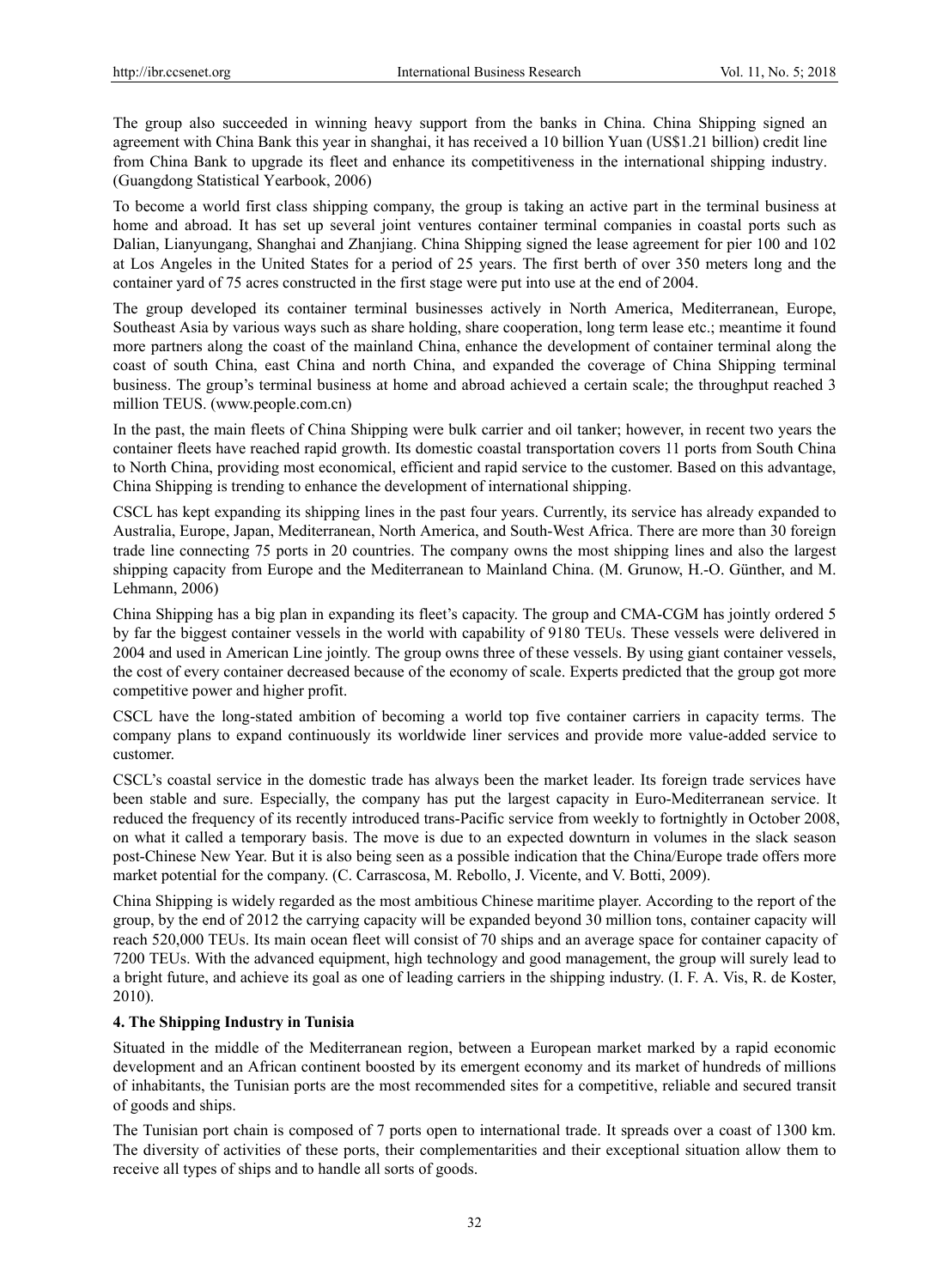

Figure 1. Map of Tunisia

The Tunisian economy is characterized by an increasing openness of the structure of production and exchange, which places foreign trade at the heart of its development issue and implies special attention to the transport sector, including shipping.

The importance of maritime transport sector in Tunisia is not to prove, it is exactly like other countries of the Maghreb. It is an essential service in foreign trade, an important vector of development, since it provides about 95% of trade. (Port of Tunisia, Annual Report 2008)

Maritime trade is assured by 7 commercial ports: Bizerte Menzel Bourguiba, Tunis Gouolette Rades- which is the port complex in the capital-, Sousse, Sfax, Gabes, Zarzis and the oil port of Skhira. The Office of Shipping and Ports (OMMP) manage all ports, except the port of Skhira, which is managed by an oil company. The ports ensures the transit of about 26 million tons of cargo in 2000 composed of 39% hydrocarbons, 23% of bulk solids, 18.5% of general commodity, 11.5 of cereal and 8 bulk liquids. (Journal d'Afrique, Mai 2006).

It is important to note, firstly, that commercial activity in the Mediterranean and the Black Sea has the potential to play a major role for liner shipping companies. A number of important EU countries with highly developed markets border onto the Mediterranean, and numerous countries both in the Eastern and Western Mediterranean that is likely to undergo considerable development in the future.

Within advanced economies there is a direct relation between growth of GDP and long-term growth in quantity of containers. But in countries with a slower rate of growth there is an overall lower development of trade, as well as a lower proportion of goods transported in containers as compared to break-bulk goods (in other words, the opposite of advanced countries). If we divide the Mediterranean into an Eastern and Western sector, we note that containerization is much more developed in the western than in the eastern sector; the same is true of the northern as compared to the southern Mediterranean coastline.

The main difficulties faced by North African Mediterranean countries, which are non-EU countries, are the need for investment and for greater political stability and employment. Productivity is low in North African countries; their economies are mainly linked to agriculture, which accounts for almost 20% of their output.

The EU seeks to establish good contacts with these countries, and it is likely that the desired Euro-Mediterranean agreements with the EU could favor foreign investments both in human capital and physical assets. This would in turn help to develop intra-regional exchanges within the Mediterranean basin.

At present, however, the countries bordering onto the Southern Mediterranean coast remain weak, for the following reasons:

- Lack of direct foreign investment
- Lack of portfolio investment

Finally, their political instability introduces an element of uncertainty into the plans for economic reform in southern Mediterranean countries, and makes investment less attractive to foreign companies.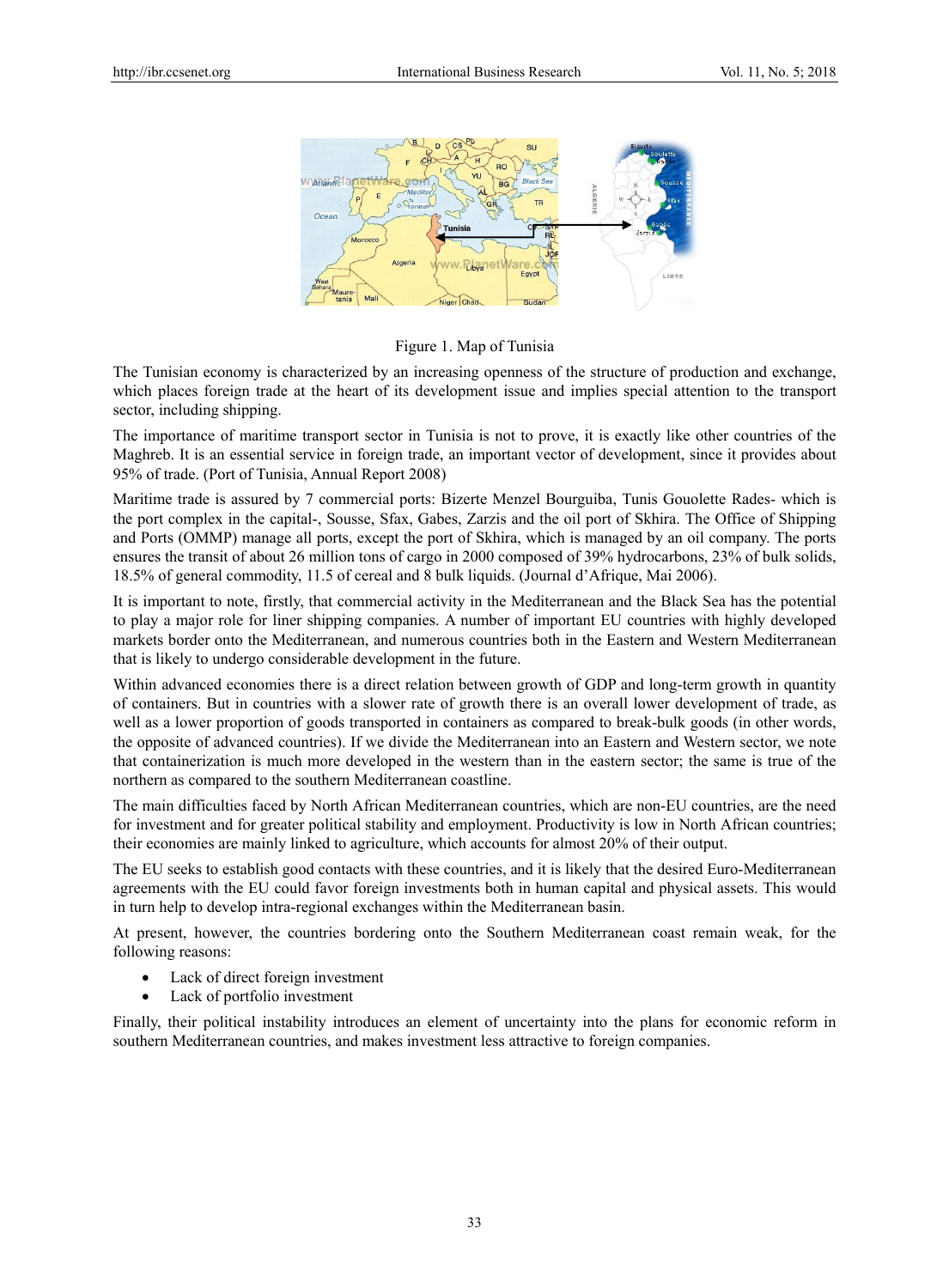#### *4.1 Overview of the Traffic of Goods per Products and Continents*



Figure 2. Distribution of the traffic of goods in the first semester 2010 (tons)





From Figure 2 and 3 we can notice that the ports of Bizerte main product distributers are the hydrocarbons and cereals shipped mostly to Europe.

Asian market is not noticeable here since there is no direct shipment service to Asia and most of the goods go through Europe, which has many transshipment ports.

## **5. Reason to Remove the Barriers Between China and Tunisia in the Shipping Filed**

#### *5.1 The Developing Trend: China and Tunisia Relationship*

#### 5.1.1 Political Relation

China established diplomatic relationship with Tunisia on January 10, 1964. The friendly cooperative relationship between the two countries in all fields is developing steadily. Tunisia attaches importance to the relationship with China, follows China's reform and open policy with interest, maintains high- level visits and other exchanges and develops cooperative partnership with China. Tunisia shares common views with China on many important international issues, and the two countries cooperate and support each other in international affairs. The Foreign Ministries of the two countries set up the periodical political consultation mechanism in December 1996. (www.Tunisia.tn; the port of Tunisia).

#### 5.1.2 Trade Relation

Bilateral trade has been developing steadily. China has provided certain amount of economic aid to Tunisia since 1959. The volume of trade between China and Tunisia in 2005 was US\$109,380,000. China mainly exports tea and light industrial products while imports phosphate fertilizer. From 1984, Chinese companies of labour service entered Tunisia, involving them in the infrastructure building, agriculture, light industry and other related fields.

On the economic front, relations between the two countries are on track. They continue to strengthen. As such, in recent years, the area of economic assistance between China and Tunisia has expanded.

Between 2007 and 2009,14 major Chinese companies operating in Tunisia In terms of investment, growth engine and job creation, Ms. Li said that his Government encourages Chinese enterprises to invest in Africa, taking a series of incentives financial, like the creation of a Development Fund for Sino-African expansion of preferential loans for African countries. Tunisia has benefited from the momentum encouragement. Indeed, 14 Chinese companies are major established on the site Tunisian businessman, operating in various fields, such as communication, oil exploration, agriculture, light industry....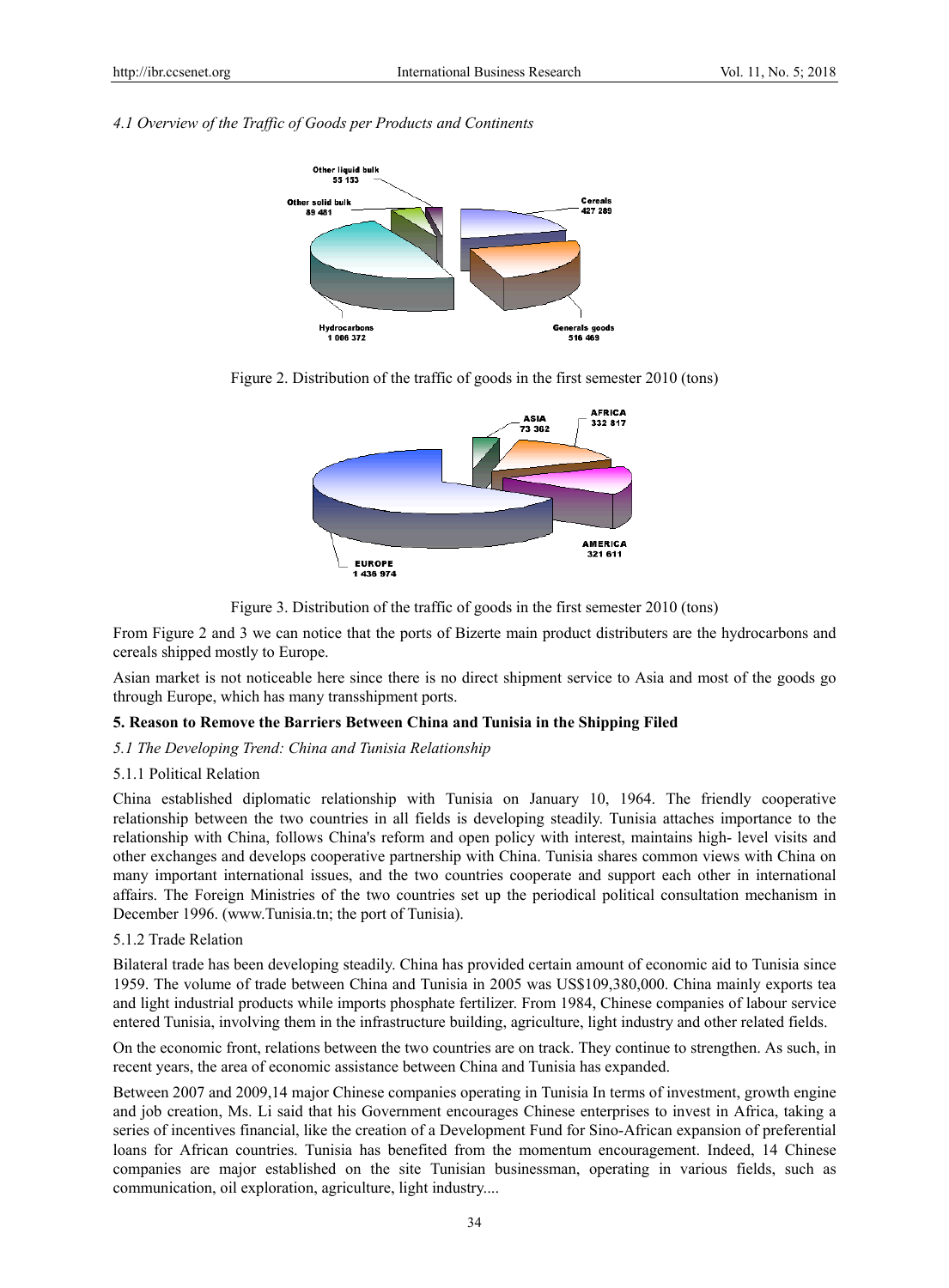Chinese investment in Tunisia is expected to grow. Turning to trade between the two countries, the ambassador said that according to Tunisian customs statistics, they amounted to 1.38 billion dinars. The imbalance is obvious, says Ambassador, where the positive steps the Chinese government for businesses Chinese invest in Tunisia, to enrich the variety of products exported from Tunisia to China.

Though it is the smallest country of the Maghreb, but also one of which its economy is the most open worldwide. The country displays a vocation turned towards international trade with Europe and the rest of Africa. The Tunisian economy is more open to the entire region: exports represent 45% of its GDP, a Real largely due to the reduced size of the domestic market.

Tunisia is one of the EU's most established trading partners in the Mediterranean region with a total value of trade with the EU of  $\epsilon$  14.7 billion in 2008. 38.6% of EU imports from Tunisia are in textiles and clothing, making Tunisia the EU's fifth largest source of imports in this sector. Other significant import sectors are machinery and energy, accounting for, respectively, 18.3% and 12% of total EU imports from Tunisia. Major EU exports to Tunisia are textiles (20.2%), machinery (24.1%) and transport material (9.4%).

I can conclude that the trade between Tunisia and China is increasing for imports as for exports. Most of the product mass exchanged increased and some new product emerged which is a good signal showing that we need to think about a direct call from Tunisia ports to China ports and vice-versa.

The aim of my research is developing and analysis of this potential project in order to prove that this new solution is beneficial for both parts.

# **6. Project Survey and Market Research**

## *6.1 Cost Analysis*

In my research I will make a small case of study will include the most common terms which is the FOB (Freight on board) which is the cost paid by the exporter include load and lash.

The cost analysis will be separated into two different sections: the option of traditional transport shipping passing by transshipment ports TP and the direct shipping DS. The component of each type of shipping is broken down into the elements that incur cost. The demand for particular container shipment drives the cost for each option; that cost in turn is the driving force for the decision to DS or not. As the demand for the specific container shipment the costs for each option are calculated.

Once the costs for each option of shipping have been calculated they are compared to determine at which point it becomes more cost effective to have containers shipped directly DS or by traditional way TS.

> Traditional Shipping Cost:

|  |  |  |  |  |  |  | Table 1. Different shipping rate taken from different careers on December 2010 |  |
|--|--|--|--|--|--|--|--------------------------------------------------------------------------------|--|
|--|--|--|--|--|--|--|--------------------------------------------------------------------------------|--|

| <b>POL</b> | <b>POD</b> | TP              | Carrier    |              | Unit/cost (Dollar) | Frequency       | TT      |
|------------|------------|-----------------|------------|--------------|--------------------|-----------------|---------|
|            |            |                 |            | $20^{\circ}$ | $40^{\circ}$       |                 |         |
| Ningbo     | Rades      | Via Malta       | <b>CMA</b> | 1870         | 3540               | Every<br>Friday | 35 days |
| Xiamen     | Rades      | Via Barcelona   | <b>MSC</b> | 1720         | 3240               | Every Thursday  | 25 days |
| Qingdao    | Rades      | Via             | Norasia    | 1800         | 3500               | Every           | 36 days |
|            |            | Barcelona       |            |              |                    | Wednesday       |         |
| Guangzhou  | Rades      | Via             | <b>MSK</b> | 1900         | 3600               | Every           | 21 days |
|            |            | Shenzhen        |            |              |                    | Tuesday         |         |
| Ningbo     | Rades      | Via             | <b>MSK</b> | 1880         | 3540               | Every           | 21 days |
|            |            | <b>Shenzhen</b> |            |              |                    | Saturday        |         |
| Shanghai   | Rades      | Via Las         | Evergreen  | 1650         | 2800               | Every           | 36 days |
|            |            | Spezia          |            |              |                    | Monday          |         |

- POL: Port of loading
- POD: Port of discharging
- TP: transhipment port
- Carrier: CMA-CGM, MSC, MSK (Maersk line), Evergreen
- TT: Transit Time

The shipping rate cost shown in table 4-6 where offered by different career called from China and Tunisia during the last month of year 2010. Usually the rates are changing almost every month depending on the fuel costs and the balance currency. Most of the careers do at least one dearth in one transshipment port during their shipping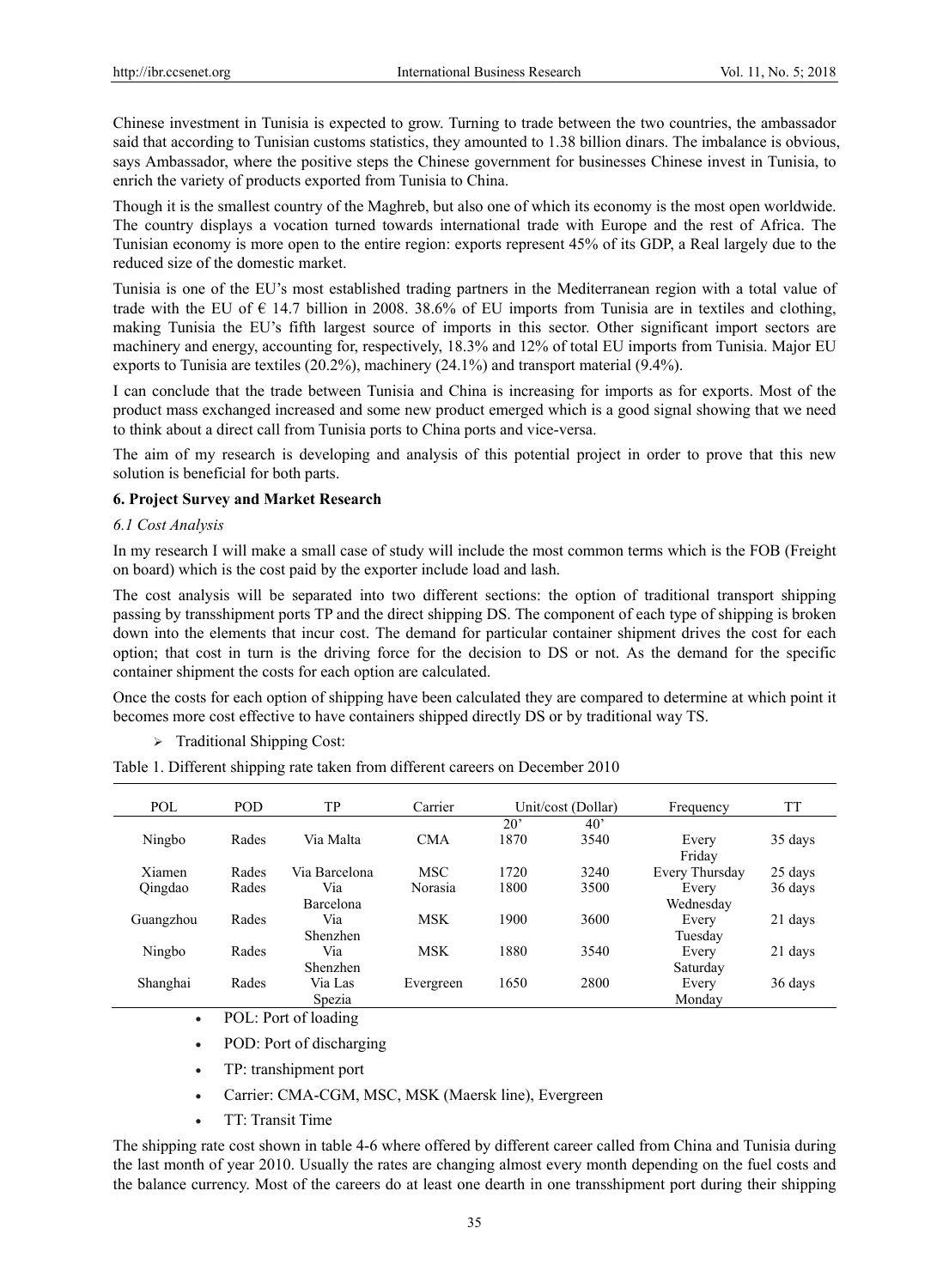route. (See Figure 4).

Maersk line is the only line making direct call to the Tunisian ports. The company has a good reputation of best quality of service and less transit time but most of the time offering high rates comparing to other shipping companies



Figure 4. The transhipment in Mediterranean sea (Southern Europe)

> Direct Shipping Cost:

Table 2. Maersk shipping line rates (the only career making direct call to Tunisian Ports) on December 2010

| Units         |            |            |              |              |                 |         |  |  |
|---------------|------------|------------|--------------|--------------|-----------------|---------|--|--|
| <b>POL</b>    | <b>POD</b> | Carrier    | $20^{\circ}$ | $40^{\circ}$ | Frequency       | TT      |  |  |
| Ningbo        | Rades      | MSK        | 2100         | 3850         | Every Friday    | 31 days |  |  |
| <b>Xiamen</b> | Rades      | <b>MSK</b> | 1950         | 3670         | Every           | 22 days |  |  |
|               |            |            |              |              | Thursday        |         |  |  |
| Qingdao       | Rades      | <b>MSK</b> | 2050         | 3780         | Every Wednesday | 34 days |  |  |
| Guangzhou     | Rades      | <b>MSK</b> | 1900         | 3600         | Every Tuesday   | 21 days |  |  |
| Ningbo        | Rades      | MSK        | 1880         | 3540         | Every           | 21 days |  |  |
|               |            |            |              |              | Saturday        |         |  |  |
| Shanghai      | Rades      | <b>MSK</b> | 2200         | 3800         | Every           | 34 days |  |  |
|               |            |            |              |              | Monday          |         |  |  |

- POL: Port of loading
- POD: Port of discharging
- Carrier: MSK (Maersk line)
- TT: Transit Time

The shipping rate cost where offered by Maersk line the only carrier who does direct call to most of the ports all over the world from which Tunisia is as well. Those rates are available until the last month of year 2010. As I said before the company has a good reputation of best quality of service and less transit time but most of the time offering high rates comparing to other shipping companies, which is shown on table 2. If we compare the 2 tables 1 and 2 we can see that all the rates of Maersk line are higher comparing to what offered from other career. The prices are still reasonable compared to the others and the transit time is much shorter.

Seeing those rates comparing to the option of transshipment doesn't encourage the Chinese shipping company to invest a new line direct calling port of Tunisia. This is normal if you just limit to this condition!

I myself seeing this made me hesitate in the beginning about the idea of emerging a new shipping line calling directly Tunisian port but then seeing other good reasons make me feel more convinced about my thought. After analysing the shipping cost the second point was:

## 6.1.1 Chinese Product Ratio Price/Quality

The economical of China is fast developing, the product exportation quantity are being more and more. The product cost superiority and unceasingly expands the market share make Chinese product winning the prestige. But, the product quality question is also prominent, how to get qualified product by inexpensive price from China?

China wholesalers stand for the manufacturers in China who are busy making quality goods at very pocket friendly prices. Name a commodity or appliance and it is readily available at the lowest possible price in China. And probably this is the reason why many European companies and US rely on China products to cater to their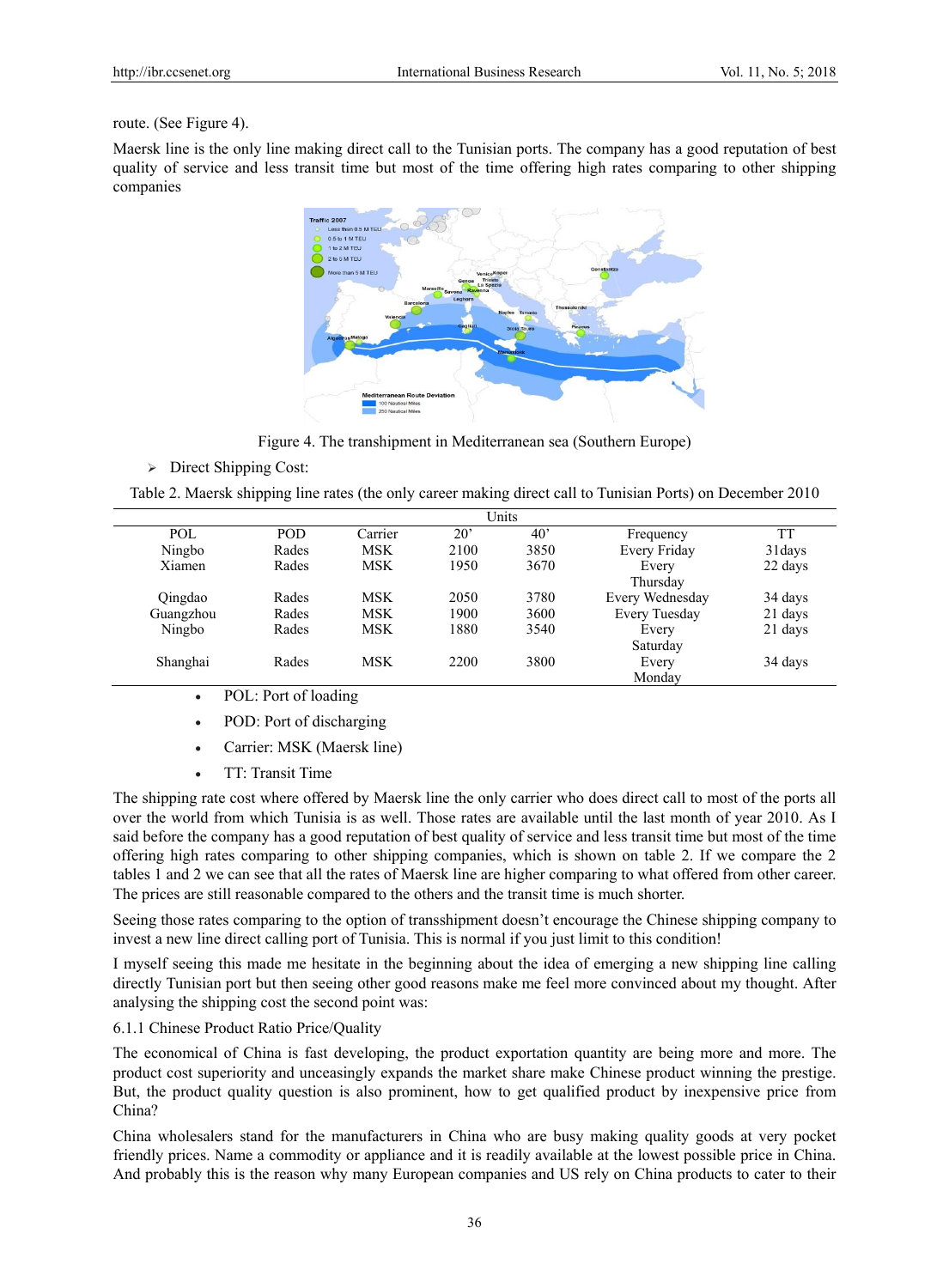customers in their respective countries. These companies are a brand and known for delivering quality products which are produced in China. The increasing export in China depicts the true story of global companies relying on this Asian giant for fastest moving consumer goods, electronic items, electrical appliances and many more products.

China now is the new address where one can get all the products ranging from electronics to electrical and apparel to home furnishings at reasonable prices. Millions of hands are moving fast to produce quality goods in gigantic manufacturing units of China. Global companies including the big names contact China wholesalers for supplies. These companies outsource their manufacturing works to factories in China and take advantage of the cheap labour available only in China. In this way, the companies are earning huge profits while they offer quality products at cost effective prices.

China wholesalers adhere to a time schedule hence they deliver finished goods right on time and at the predetermined appropriate place. When dealing with China manufacturers, one can rest assured that the product would be delivered at his doorstep on right time.

In business time is money and who knows this well than manufacturers in China who work around the clock seven days a week, 365 days a year to beat the deadlines. The quality of the Chinese goods is par excellence and this is evident from the growing popularity of Chinese products in every nook and corner of the globe. Brands of the world rely on China wholesalers and so do the small firms catering to the domestic customers. When shopping for Chinese products, one can utilize a trustworthy trading company. There are many groups who deal with China manufacturers and help companies in the other part of the world get quality Chinese products. Though one can contact suppliers in China directly, a

Trading firm can make it convenient for you to import finished Chinese goods. The trading companies know each and every manufacturer in China hence they lose no time in placing the orders and getting the deliveries.

In Tunisia it used to be that most of the customer they do buy just European or American products because they were afraid of the quality. It was easier for a Tunisian customer to get a flight to Europe and go check and choose a product then shipped to the country. Starting from six years ago the Tunisian customer start to be familiarizing with the Chinese product entering the country from Libya or Algeria. And since that Chinese product was improving quality a lot of product started to be imported from China and in different industries and many new markets for China emerge in Tunisia. So the traffic will become bigger and bigger and it will be multiplied more and more in the future. This trend is the support of the idea project of regular line between Tunisian and Chinese ports, which is beneficial for both sides.

## 6.1.2 Tunisia as a Future Transshipment Port

In the end of 2014, one of the biggest projects in northern Africa will be finished. It is the construction of the first transshipment port in Northern Africa. This project will help Tunisia acquire an infrastructure capacity in order to meet the country external trade progress and participate in transshipment traffic which is rapidly developing in the Mediterranean.

The achievement of this project is integrated within an economic development scope including a modern transport infrastructure and an area of economic and logistics activities aiming at promoting trade activities, industry and services with foreign countries

The Tunisian government launched, with European funds, a study for the construction of a deep-water port dealing with the economic, financial, juridical, technical and environmental framework. This study shows that there is a promising potential market and that Tunisian port site presents the best assets thanks to its proximity to maritime routes and to its physical characteristics.

The site at Enfidha offers multiples advantages to meet Tunisian's international ambitions. It will offer an alternative to the expected saturation of regional-transshipment platforms, while domestically; it will provide international services to the local market.

The creation of a deep-water port is intended to make Tunisia a trading and services providing a modern infrastructure, to expand exports, improve the competitiveness of enterprises and provide direct shipping lines making less transit time (about 15 days) and reduce costs by 15 %.

This port will not fail to boost national development strategy of logistics through the creation and development of logistics zones and economic contribution in addition to the first step of creating 8,000 direct and indirect job creation program with over 20 000 jobs in the last phase of this project. (Port of Tunisia, Annual Report 2008)

This project encourage all the shipping lines to start thinking of ensuring at least one direct call to Tunisia which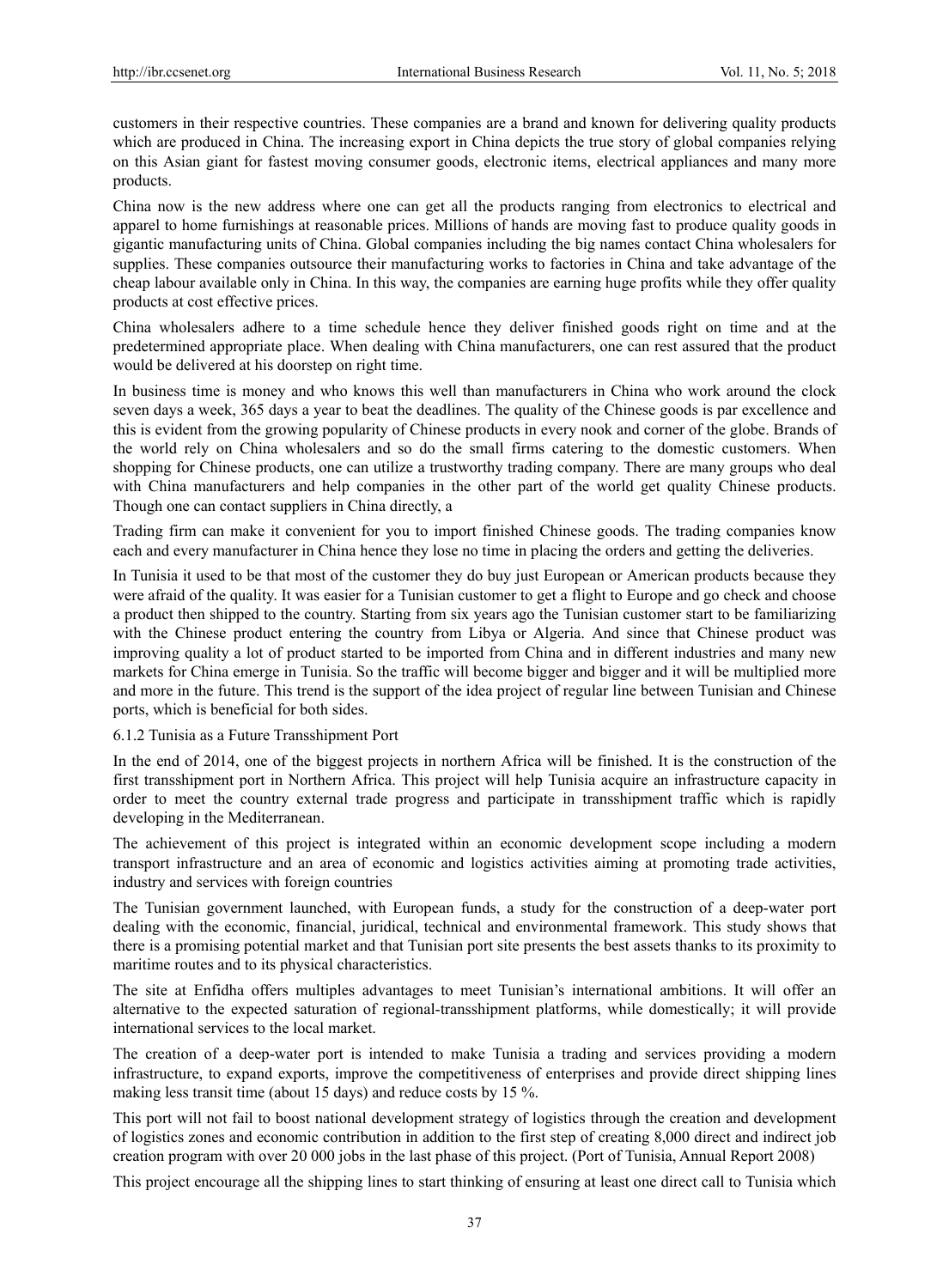will be cheaper and faster than passing by the European transshipment ports. And since China is big market for Tunisia and import also many products from almost all the northern African port it will be more convenient, cheaper and faster to establish a regular line to Tunisian ports.



Figure 5. Tunisia a future transhipment port

From figure 5 we can see that Tunisia has a strategic position, situated in the middle of the Mediterranean region, between a European market marked by a rapid economic development and an African continent boosted by its emergent economy and its market of hundreds of millions of inhabitants, the Tunisian port is the most recommended sites for a competitive, reliable and secured transit of goods and ships.

This transshipment port will permit the distribution of the goods for all Mediterranean countries and especially the northern African countries. The goods loaded in Tunisia will be distributed for the local market as to the neighbor countries by land transport, which is very cheap and more convenient for the customers.

# 6.1.3 Chinese Diplomacy Challenge North African Revolution

The protests and revolutions that are sweeping across North Africa since the beginning of 2011 pose a serious test for Chinese diplomacy. The circumstances forced Chinese diplomats to adapt quickly to the unfolding situation, a measure Beijing has been adept at doing elsewhere in Africa when the government in power is threatened or toppled. Yet, the stakes are higher in North Africa than they are in all but a few Sub-Saharan African states. Indeed, China has important commercial and trade ties with all of the North African countries

China seems to have made a successful transition from the previous Tunisian government to the new one. This demonstrates again that China is able to move quickly and usually successfully when regime change occurs in Africa. China is willing to strengthen political exchanges with Tunisia, expand mutual cooperation and enhance coordination on international and regional issues so as to protect the common interests of developing countries.

With the possible exception of Libya, China's relations with the countries of North Africa have not been harmed following the political upheavals. Chinese diplomacy worked quietly behind the scenes to insure that it maintained its interests. China was notably silent in the early stages of all the uprisings and fell back on its traditional public support for stability, national sovereignty and non-interference. At the same time, it supported mild UN Security Council sanctions against Libya and abstained when it could have vetoed strong collective military action favoring rebel forces. China has significant economic and political leverage in North Africa.

# 6.1.4 Conclusion

The total cargo volume between Mainland China and Tunisia is enough for two shipping companies to pay the direct call to Tunisian ports. Currently in the deep- sea liner service for this market, only Maersk Sea land is making direct calls to Tunisia, and several other top container carriers are using independent feeder vessels. The total cargo volume transported by feeder traffic is more than enough for a top carrier to take the direct traffic.

The developing trend of the cargo volume is also promising. China enjoys a phenomenal growth in exports. Instead of purchasing and manufacturing products locally, more and more companies in the African region have since been substituting buying finished goods from China or producing products in China. According to figures recently released by the Far Eastern Freight Conference, trade from Asia to the Africa is booming. During the first quarter of 2009, its westbound traffic increased by a remarkable 32.7%.

In the much larger trade between Asia and northern Africa, more and more shipping companies have started new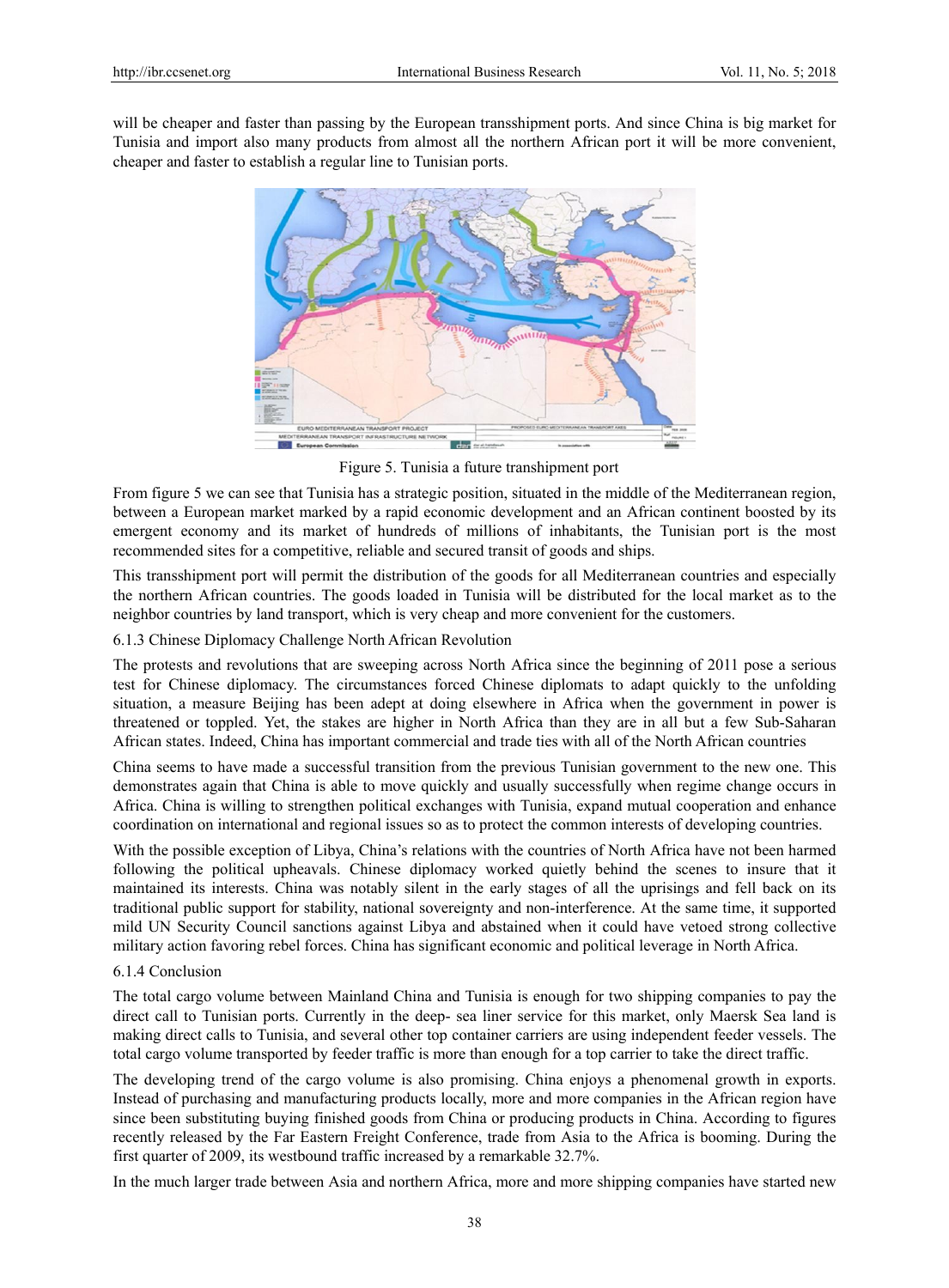## weekly service.

When considering the transit time, we cannot deny that it does take extra time from Mainland China to Tunisia but we have found that using the feeder service sometimes takes longer than transshipping via Tunisia by railway distribution. According to the Tunisian state-owned railway company, the rail distribution can offer a much faster transit time for transshipment to and from several places in Tunisia, partly because the trains are faster than ships, and partly because of the much greater number of feeder vessels calling at Tunis port compared to other Tunisian ports.

The carriers need to consider the transit cost of using intermodal services via Tunisia more thoroughly in more ways. Firstly, statistics show that because of economy of scale, if the vessel has more than a certain volume of import/export traffic, transshipment via the Tunis port is more cost attractive. And the relatively high cost of feeder service from other European ports should make the main- line carriers consider more about calling directly at Tunisia with their deep-sea vessels.

## **7. General Conclusion and Recommendations**

I found that a direct call at the Port of Tunisia is worth considering, particularly for the following two kinds of ocean carriers: Those which already have or will have large cargo supply in Greater China Area (including Mainland China, Hong Kong, Macao and Taiwan), and those which already have a strong presence in the African market and plan to extend business even further. From the operation of the Maersk Sea land's direct line between China and China, we can see clearly that paying a direct call to Tunisia should be favoured by the local industry in Tunisia, and it could potentially also benefit from loading additional feeder cargo which was discharged in some European ports.

Some necessary initiatives have been completed for the direct traffic between China and Tunisia. Most ports in China are expanding and they are investing heavily in all-round port construction. The Tunisian ports have achieved much in construction of port's infrastructure and inland distribution network. This will lead to a more efficient handling of goods both in Tunisian and China's harbor. The shipping companies can take advantage of more effective solutions because of the reduced transit time and cost.

The transoceanic market between the Greater China Area and northern Africa is turning a more and more promising market for the shipping companies. The international trade in this market is growing rapidly. Especially, the diplomatic ties and bilateral trade has been developing steadily between China and Tunisia. The reduced custom tariffs, the more transparent and reasonable trade policy, and the improved infrastructure will push the country's import and export forward. I have not found factors that can keep the westbound trade from continuing to increase; and the growing purchasing power in the African region can bring about more transoceanic transport demand.

However, the potentials for a direct traffic between China and Tunisia is rather difficult to achieve right now, unless the goods flow from and to all the European countries can be coordinated to go through the Tunisian port. Of course, the critical Tunisian shippers can also affect the situation. If most importers and exporters turn to prefer using intermodal services via Tunis ports, the direct traffic can be more practical.

It is of great importance for Tunis port to keep its leading position in the African Zone and to coordinate the entire transportation network within the region. In this region, container traffic is increasing and there are good opportunities for expansion for the Tunisian ports. Though the immediate access to the motorway and the railway link could provide swift cargo transports at the port, cooperation in the entire network is still needed for offering the customer better-organized and more efficient "door to door" service.

It is necessary to strengthen the cooperation with Shanghai port. As one respondent said, the cooperation can be performed at different levels. Only the cooperation that has clear and practical objective and mutual effort can work for developing the transoceanic market.

I consider that the Tunisian port should implement a more active marketing policy, especially in cooperating with Chinese ports and the shipping companies in Asia. I have noticed that the port has done a lot in promoting itself, but I do not think it is enough, and the port needs to continue some activities for longer. During the interview of several respondents, I found that they have no or very little, even wrong information about the Tunisian port. They are holding that the price level of the inland rail distribution is still the same to that of several years before. Some respondents of shipping companies talk about their concern about the water depth of the port. More contact and more communication can be really helpful to solve these problems. Information should be better shared with clients and customers alike, by facilitating access to reliable information.

Finally, I want to say that it is very important to understand the Chinese culture in order to have a successful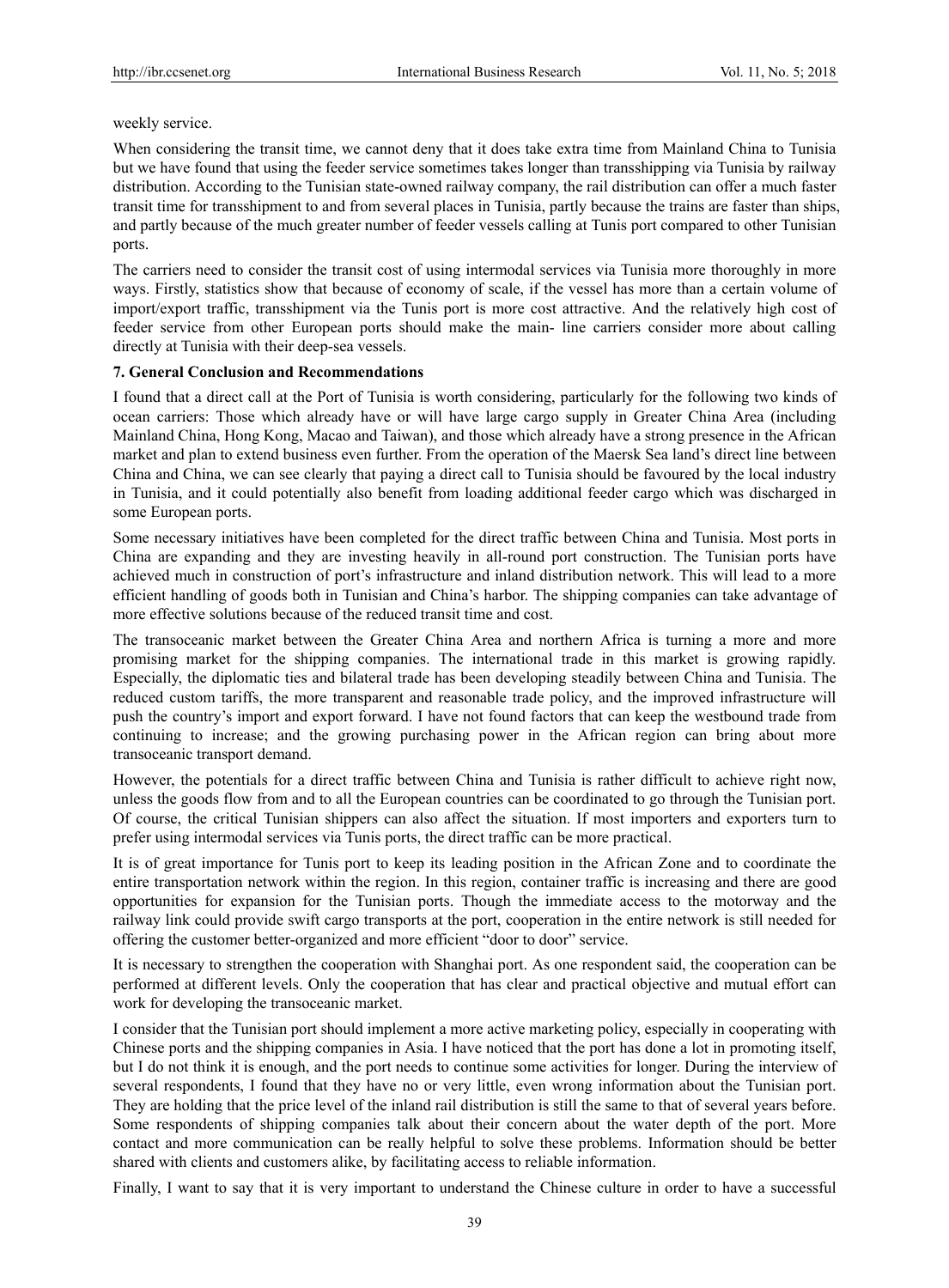business in China. To do business in China is based very much on relationship ("Guanxi" in Chinese). You need to set up good relationships with your customer and related authorities and governments It is of great significance to visit the customer and partner often in order to make the relationship stronger.

## **References**

- Beddow, M. (2003). Enter the dragon, Containerisation International, July issue, P34-37, Informa Group plc., London, 2003.
- Beddow, M. (2004). Out on a Limb, Containerisation International, March issue, P93-95, Informa Group plc., France, 2004.
- Boyes, J. R. C. (2003). The China Effect, Containerisation International, March issue, p.89-91, Informa Group plc. USA, 2003.
- Branch, A. E. (2003). Maritime Economics: Management and Marketing, 2003.
- Centre for Maritime Studies, Turku Sjöfartens Analys-institut, Hamburg Inregia AB, and Göteborg TFK Transport forschung GmbH, Sea Transport In The Baltic Sea Region, P39-41, Stockholm, 2004.
- Chen, U., & Caron, J. (2007). Changing Shipping Policy Makes China Access Easier, 2007.
- Coyle, J. J., Bardi, E. J. & Novack, R. A. (2006). Transportation, 2006.
- Dekker, N. (2004). Bursting, Containerisation International, November issue, P81-85, Informa Group plc., London, 2004.
- Gao, W. (2005). Vice President of China Ocean Shipping (Group) Company, The Impact of China's accession to WTO on Global Trade and Shipping, 2005.
- Guangdong Statistical Yearbook, 2006.
- Hong Kong trade development council, China's logistics industry presents a golden opportunity, 2007. Retrieved from http://www.tdctrade.com/ imn/imn190/markttrends17.htm
- Hong, S. (2005). History and Development of Dalian Port, International Association Cities and Ports, October 2005.
- Imms, M., & Ereaut, G. (2002). An Introduction to Qualitative Market Research, SAGE Publications Ltd, Europe, 2002.
- Jonquieres, G. D. (2004). Comparisons between Two Vibrant Centers: Pearl River Delta Strong on Exports, April 29th, Financial Time World Report, 2004.
- Kinnear, T. C., & Taylor, J. R. (1979). Marketing Research: An applied Approach, McGraw-Hill, and USA, 1979.
- Lehmann, D. R. (2002). Market Research and Analysis, Richard D. Irwin, Inc., USA, 2002.
- Makhdoom, A. H. (2003). The fundamentals of Ports Management, Makhdoom International Management Center, 2003.
- McGregor, R. (2003). China's Economic Showcase is developing fast, April 29th, Financial Time World Report, 2003.
- People's Republic of China Yearbook, PRC Yearbook, Beijing, 2008.
- Port of Tunisia, Annual Report 2008.
- Price Waterhouse, Doing Business in China, U.S.A, 2003.
- Rana, N. S. K. (2006). Land Bridge, As an Exponent of Inter-Modality in Trans- Ocean Shipping, Graduate Business School, School of Economics and Commercial law, Tunisia, 2006.
- Trujillo, L., & Nombela, G. (2006). Privatization and Regulation of the Seaport Industry, P9-13, the World Bank Group, 2006.
- Wentz, W. B. (2006). Marketing Research: Management, Method, and Cases (2nd edition), Harper & Row, Publishers, Inc., New York, 2006.
- Willmington, R. (2002). Shrewd Investment, Containerization International, Nov 2002.
- Woodbridge, C. (2002). Shenzhen Rising, And Containerization International Regional Review: Hong Kong & Southern China – May 2002, 2002.